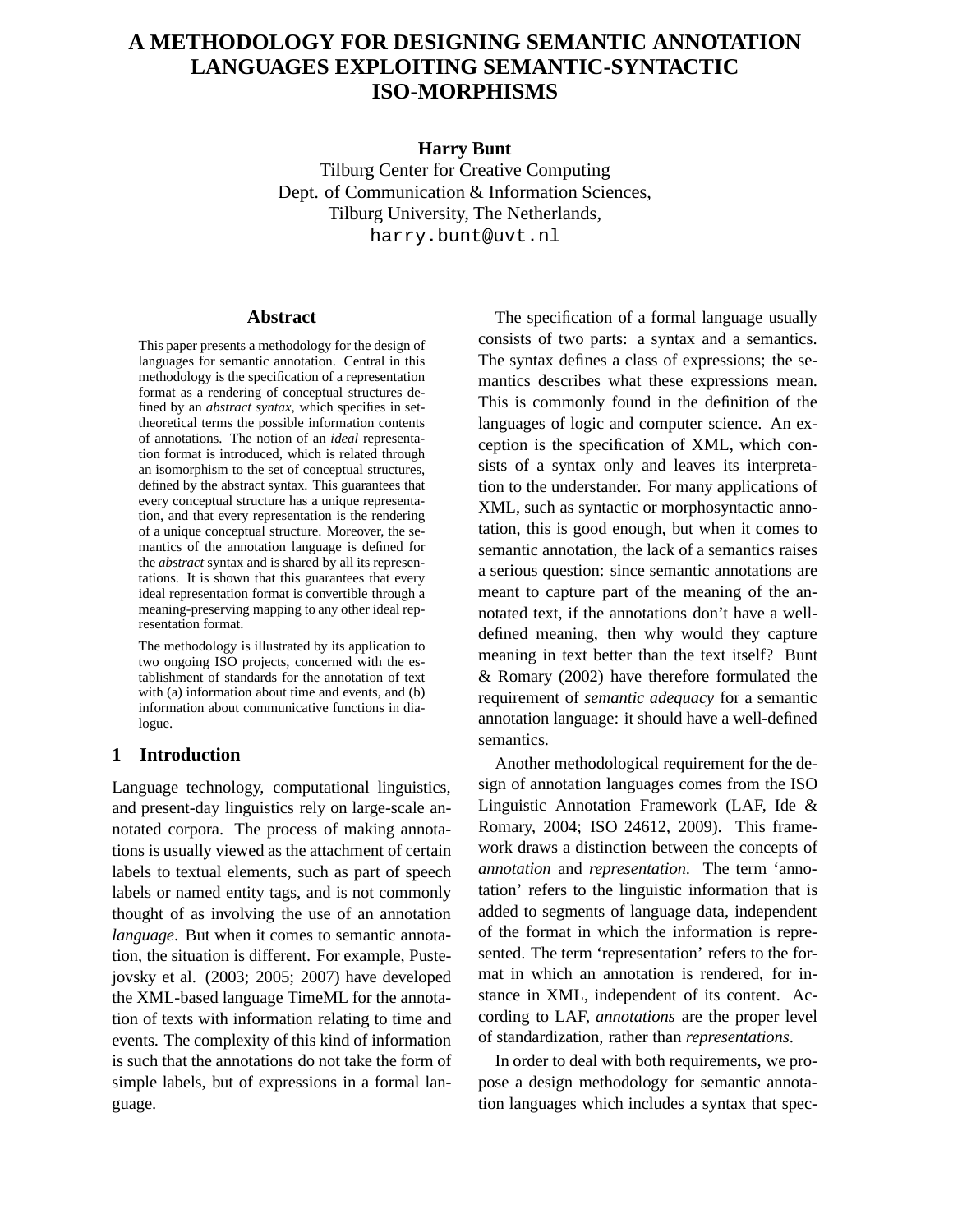ifies besides a class of *representation structures* also a class of more abstract *annotation structures*. These two components of the language specification are called its *concrete* and *abstract syntax*, respectively. The concrete syntax defines a particular rendering of the annotation structures. Moreover, a semantics is specified which is defined for the *abstract* rather than for the concrete syntax.

More specifically, the proposed methodology consists of carrying out the following four steps, with as many feedback loops as may be desired until the end result is considered satisfactory:

- 1. establish a conceptual view of the information to be captured in annotations; such a view is sometimes called a 'metamodel' and often visualized as a UML diagram;
- 2. articulate the conceptual view in the form of a formal specification of its categories of entities, relations, and information structures that can be built up with them (an 'abstract syntax');
- 3. provide a formal semantics for the structures defined by the abstract syntax;
- 4. specify a representation format for the structures defined by the abstract syntax (a 'concrete syntax').

This methodology has been developed during the ISO project "Semantic annotation framework, Part 1: Time and events" ("SemAF/Time", for short), which is currently nearing completion (see ISO DIS 24617-1, 2009), and has played a part in this project without having been applied systematically. In this paper we will illustrate the methodology on the one hand by showing how its more systematic application can be used to improve the design of the resulting annotation language, and on the other hand how it is being applied systematically in the ongoing ISO project "Semantic annotation framework, Part 2: Dialogue acts" (ISO CD 25617-2, 2009) - "SemAF/Dialogue acts", for short.

The rest of this paper is organized as follows. Section 2 describes the components in the proposed design methodology in some more detail. Section 3 illustrates the methodology by showing the relation between a metamodel and an abstract syntax in the case of the SemAF/Dialogue acts project. Section 4 illustrates the methodology in more detail by describing the abstract syntax and an ideal representation format in the case of the SemAF/Time project, and by showing how the use of the methodology can improve the current state of the representation format proposed in the project. We end with some general conclusions in section 6.

## **2 Components of the proposed methodology**

In this section we briefly explain the components of the 4-step methodology, as indicated above, before turning to illustrations in the design of languages for the annotation of dialogue recordings with dialogue act information, and for the annotation of documents with time- and event-related information.

## **2.1 Metamodel and conceptual view**

The design of any annotation language should begin with a specification of the information to be captured in the annotations. Such a specification is initially informal, in the form of a conceptual analysis formulated in natural language, but should be made as precise as possible. In ISO projects it is customary to cast this analysis in the form of a 'metamodel', i.e. a listing of the categories of entities and relations to be considered, often visualized by a UML-like diagram. An example of such a conceptual analysis and its expression in a metamodel is provided in section 3.1.

### **2.2 Abstract syntax**

The abstract syntax of a semantic annotation language defines the set-theoretical structures which constitute the information that may be contained in annotations. It consists of (a) a specification of the elements from which these structures are built up, called a 'conceptual inventory'; and (b) rules which describe the possible combinations of these elements into annotation structures. Two examples of an abstract syntax are provided in this paper. Section 3.3 contains the abstract syntax of the Dialogue Act Markup Language (DiAML) designed in the SemAF/Dialogue acts project; and section 4.1 summarizes the abstract syntax of the ISO-TimeML language under development in the SemAF/Time project.

#### **2.3 Semantics**

A distinguishing feature of the proposed methodology is that the semantics is defined for the structures of the abstract syntax, rather than for the expressions that represent these structures. In the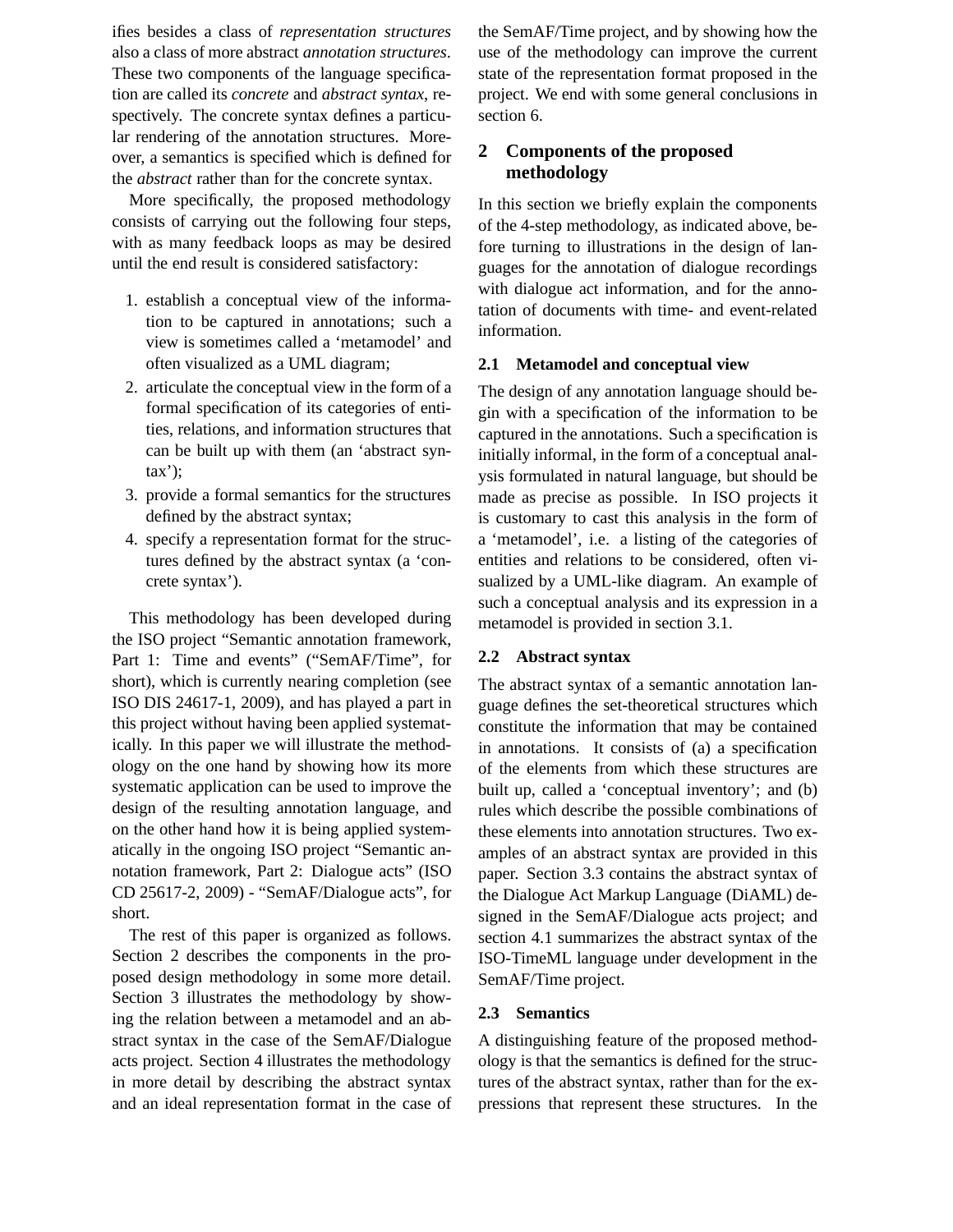SemAF/Time project, a semantics is defined for the ISO-TimeML representation format by translating these representations (which are XML expressions) into a form of first-order logic.

The great advantage of attaching the semantics to the abstract rather than to a concrete syntax is that any representation format which forms a rendering of the abstract annotation structures inherits the same semantics – see the next subsection.

## **2.4 Concrete syntax and ideal representation formats**

A representation of annotation structures can be said to be *ideal* if it gives an exact expression of the information in annotation structures. More precisely, we define a concrete syntax to be ideal for a given abstract syntax if there is a one-to-one correspondence between the structures defined by the abstract syntax and those defined by the concrete syntax, i.e.:

- every annotation structure defined by the abstract syntax has a unique representation defined by the concrete syntax;
- every representation defined by the concrete syntax is the rendering of a unique annotation structure defined by the abstract syntax.

Note that an ideal concrete syntax  $F_1$  defines a function  $F_1$  from annotation structures to  $F_i$ representations, and an inverse function  $F_1^{-1}$  from  $F_1$ -representations to annotation structures. In other words, the abstract and the concrete syntax are **isomorphic**.

Since this holds for *any* ideal concrete syntax, it follows that any two ideal representation formats are isomorphic. Given two ideal representation formats  $F_i$  and  $F_j$  we can define a homomorphic mapping  $C_{ij}$  from F<sub>i</sub>-representations to  $F_i$ -representations by

(1) 
$$
C_{ij} = D F_j \circ F_i^{-1}
$$
, i.e.  $C_{ij}(r) = F_j(F_i^{-1}(r))$   
for any  $F_i$ -representation  $r$ 

and conversely, a a homomorphic mapping  $C_{ji}$ from  $F_i$ -representations to  $F_i$ -representations by

(2) 
$$
C_{ji} = D F_i \circ F_j^{-1}
$$
, i.e.  $C_{ji}(r) = F_i(F_j^{-1}(r))$   
for any  $F_j$ -representation  $r$ 

These two mappings constitute *conversions* from one format to the other, i.e. they constitute one-to-one *meaning-preserving* mappings: if  $\mu(r)$  denotes the meaning of representation r, then  $\mu(C_{ij}(r)) = \mu(r)$  for any F<sub>i</sub>-representation r, and conversely,  $\mu(C_{ji}(r')) = \mu(r')$  for any F<sub>j</sub>representation  $r'$ . This meaning preservation is based on the fact that the meaning of a representation using an ideal format  $F_k$  is by definition the meaning of the annotation structure which it represents:

(3) 
$$
\mu(r) = D L_a(F_k^{-1}(r))
$$

where  $I_a$  is the interpretation function defining the semantics of the abstract syntax (see 4.2.1). Therefore, for any  $F_1$ -representation r:

(4) 
$$
\mu(C_{ij}(r)) = \mu(F_j(F_i^{-1}(r)))
$$

$$
I_a(F_j^{-1}(F_j(F_i^{-1}(r)))
$$

$$
I_a(F_i^{-1}(r))
$$

$$
\mu(r)
$$

### **3 Illustration: dialogue act annotation**

We illustrate here the formulation of a conceptual view of what a particular semantic annotation schema is about, and how this may be visualized in a metamodel, for the case of the SemAF/Dialogue acts project. We subsequently illustrate the notion of an abstract syntax for the case of DiAML, and discuss how it relates to the metamodel.

## **3.1 Conceptual view and metamodel for dialogue act annotation**

A dialogue  $act<sup>1</sup>$  is conceived as a unit in the semantic description of communicative behaviour in dialogue, specifying how the behaviour is intended to change the information state of a dialogue participant who understands the behaviour correctly (i.e. as intended by the speaker). The specification of intended information state changes ('updates') requires two ingredients: (1) a specification of the information with which the information state is to be updated; (2) a specification of the way in which that information is to be used in updating the information state. These two ingredients are called the *semantic content* and the *communicative function* of the dialogue act, respectively. Formally, a dialogue act is an information-state update operator construed by applying a communicative function to a semantic content.

A dialogue act being a unit in the semantic description of communicative behaviour, the question arises what stretches of such behaviour are

<sup>&</sup>lt;sup>1</sup>This subsection uses some material adapted from section 4 of ISO document N442 rev 05 (ISO CD 24617-2-2009-10- 05).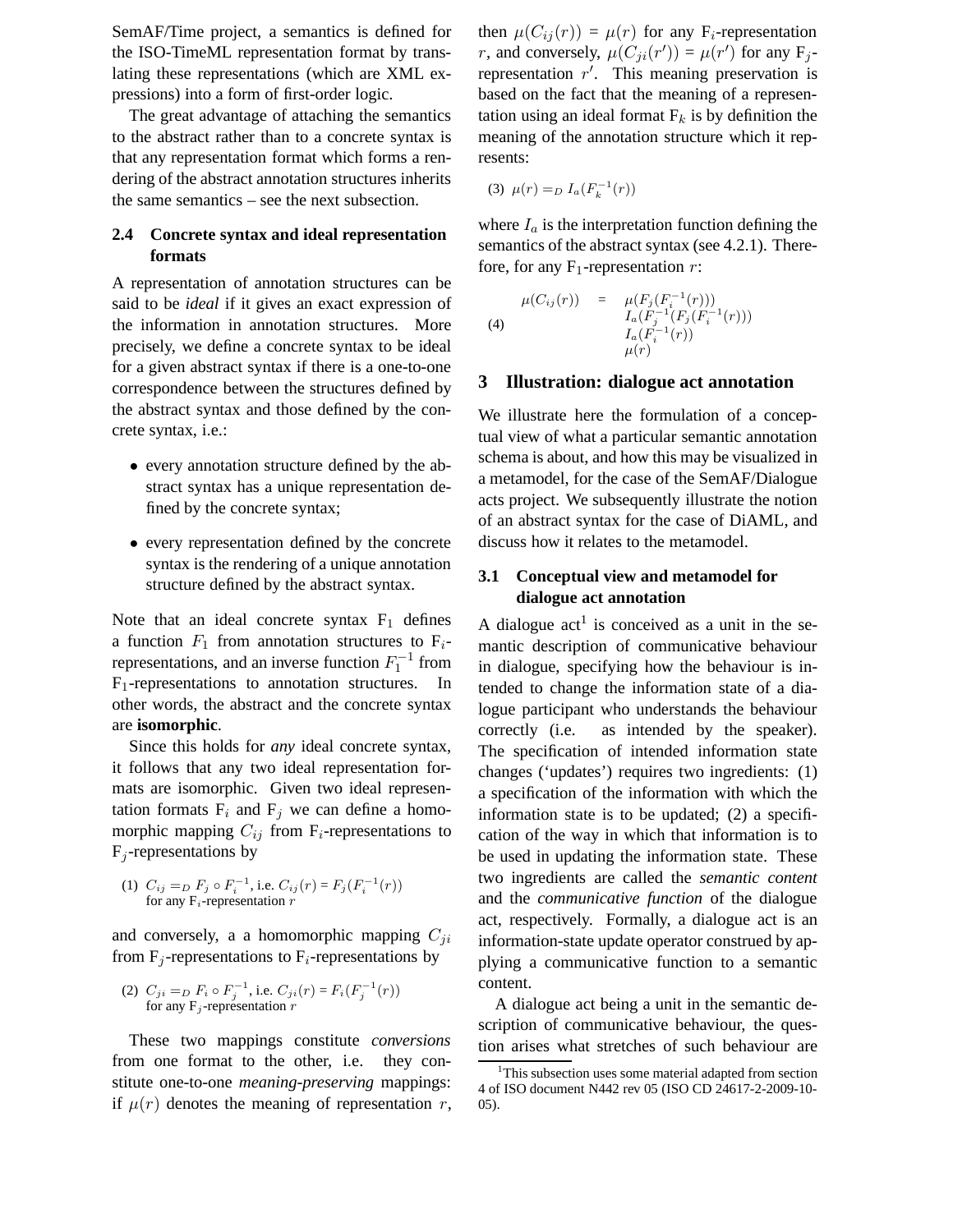considered as corresponding to dialogue acts. The identification of meaningful stretches of dialogue is called the segmentation of the dialogue. Dialogues are often segmented into turns, defined as the stretches of speech contributed by a single speaker, but turns can be quite lengthy and complicated, and are for most purposes too coarse as the stretches of behaviour to assign communicative functions to. These can be assigned more accurately to smaller units, which we call *functional segments*, and which we define as the functionally relevant minimal stretches of communicative behaviour.

According to the definition given in the first sentence of this subsection, a dialogue act has at least two participants: (1) an agent whose communicative behaviour is interpreted, usually called the "speaker", or "sender"; and (2) a participant that he addresses and whose information state he wants to influence, called the "addressee" (also called "hearer" or "recipient"). There may of course be more than one addressee. There may additionally be various types of side-participants who witness a dialogue without participating in it. The presence of side-participants may influence the communicative behaviour of the participants, if these are aware of their presence, as in a television interview or a talk show. Clark (1996) distinguishes between 'overhearers', 'side-participants' and 'bystanders', depending on the role they play in the communicative situation; we will use 'overhearer' as a cover term, allowing finer distinctions to be drawn when necessary.

Of the two most central aspects of a dialogue act, the communicative function and the semantic content, the former corresponds intuitively to the *type of action* that is performed, and as mentioned above, the term "dialogue act annotation" is commonly used to describe the assignment of communicative function labels to stretches of dialogue. A semantically more complete characterization of a functional segment also provides information about the *type of semantic content*. For example, the DAMSL annotation schema makes a coarse 3-way distinction of semantic content types into Task, Task Management, and Communication. These values indicate whether the semantic content of the dialogue act is concerned with performing the task that underlies the dialogue, or with discussing how to perform the task, or with the communication. The  $DT^{++}$  annotation

scheme (Bunt, 2009) makes a more fine-grained distinction of semantic content type by distinguishing communication-related information into a number of subtypes, such as information about the processing of something that was said before (feedback information), about the allocation of turns (turn management information), or about the structuring of the dialogue (topic and dialogue structure information). These types of semantic content are also called *'dimensions'*.

Many types of dialogue act have a responsive character, being semantically dependent on one or more dialogue acts that occurred earlier in the dialogue. This is for example the case for answers, whose meaning depends on which question is being answered; but also for the acceptance or rejection of offers, suggestions, invitations, and requests; and for accepting an assignment of the turn, or responding to a greeting. For these dialogue acts, an important aspect that may be marked up is the relation to the 'antecedent' on which their meaning depends. This relation is called a 'functional dependence relation'.

Feedback-providing and eliciting acts are in a sense also responsive, as they relate to what happened earlier in the dialogue, but in a different way. Feedback acts are concerned with the processing of what was said before - such as its perception, interpretation, or evaluation. The difference is that feedback acts are about the processing of *what was said* earlier, rather than responding to the dialogue acts that were expressed. This relation is called a 'feedback dependence relation'.

In the characterization of the notion of a dialogue act and its realization, as given so far, the following key elements occur, which form the backbone of the metamodel for dialogue act annotation shown in Figure 1.

- sender (or 'speaker')
- addressee(s)
- participants in other roles ('overhearers')
- functional segment
- dialogue act
- communicative function
- semantic content type ('dimension')
- functional dependence relation
- feedback dependence relation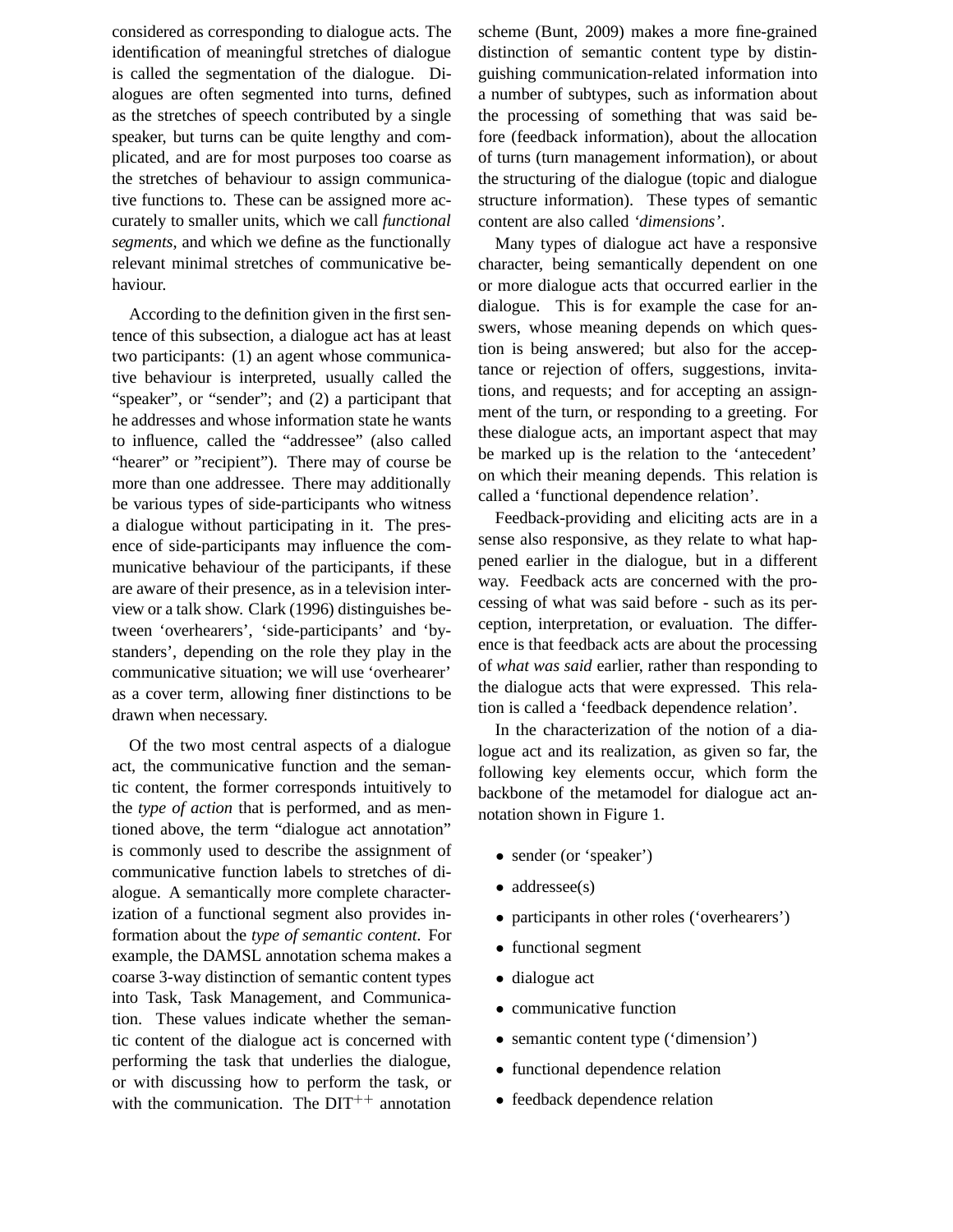

Figure 1: Metamodel for dialogue act annotation.

## **3.2 DiAML abstract syntax**

The abstract syntax of DiAML defines certain settheoretical structures ("DiAML annotation structures") which contain all and exactly those elements that constitute the annotation of functional segments in dialogue with communicative function information according to the metamodel of Figure 1.

## **Definition of DiaML abstract syntax.**

- 1. Conceptual inventory:
	- a finite set  $Parts = \{P_1, P_2, ..., P_k\}$ of elements called 'dialogue participants';
	- a finite set  $Dim = \{D_1, D_2, ..., D_N\}$  of elements called 'dimensions';
	- a finite set of sets  $DSF =$  $\{DSF_1, DSF_2, \ldots, DSF_N\},$  where each element  $DSF_i$  is a finite set  $DSF_i$  $=\{F_{i1}, F_{i2},..., F_{in_k}\}$  of elements called 'dimension-specific communicative functions';
	- a finite set  $GPF = \{F_{01}, F_{02}, ..., F_{0n}\}\$ of elements called 'general-purpose communicative functions';
- a finite set  $QA = \{A_1...A_k\}$  of elements called 'qualification aspects', and a finte set  $QV = \{Q_1, . . Q_k\}$  of finite sets of elements called 'qualifiers';
- 2. Annotation construction rules:
	- an annotation structure is a set of annotation structures (recursively), or a pair  $\langle \sigma, \delta \rangle$  where  $\sigma$  is functional segment and  $\delta$  is a dialogue act structure, or a pair  $\langle \sigma, \Delta \rangle$  where  $\sigma$  is a functional segment and  $\Delta$  is a set of dialogue act structures;
	- a dialogue act structure is one of the following:
		- (a) a quadruple  $\langle S, A, d, f \rangle$  where  $S \in Part$  (the sender/speaker of the dialogue act);  $A \subset Parts$  (the set of addressees of the dialogue act);  $d$  is a dimension ( $d \in Dim$ ); and f is a communicative function;
		- (b) a quintuple  $\langle S, A, d, f, \delta' \rangle$  with S,  $\hat{A}$ ,  $\hat{d}$ , and  $\hat{f}$  as before, and where  $\delta'$ is a dialogue act structure;
		- (c) a quintuple  $\langle S, A, d, f, \sigma' \rangle$  with S, A, d, and f as before, and where  $\sigma'$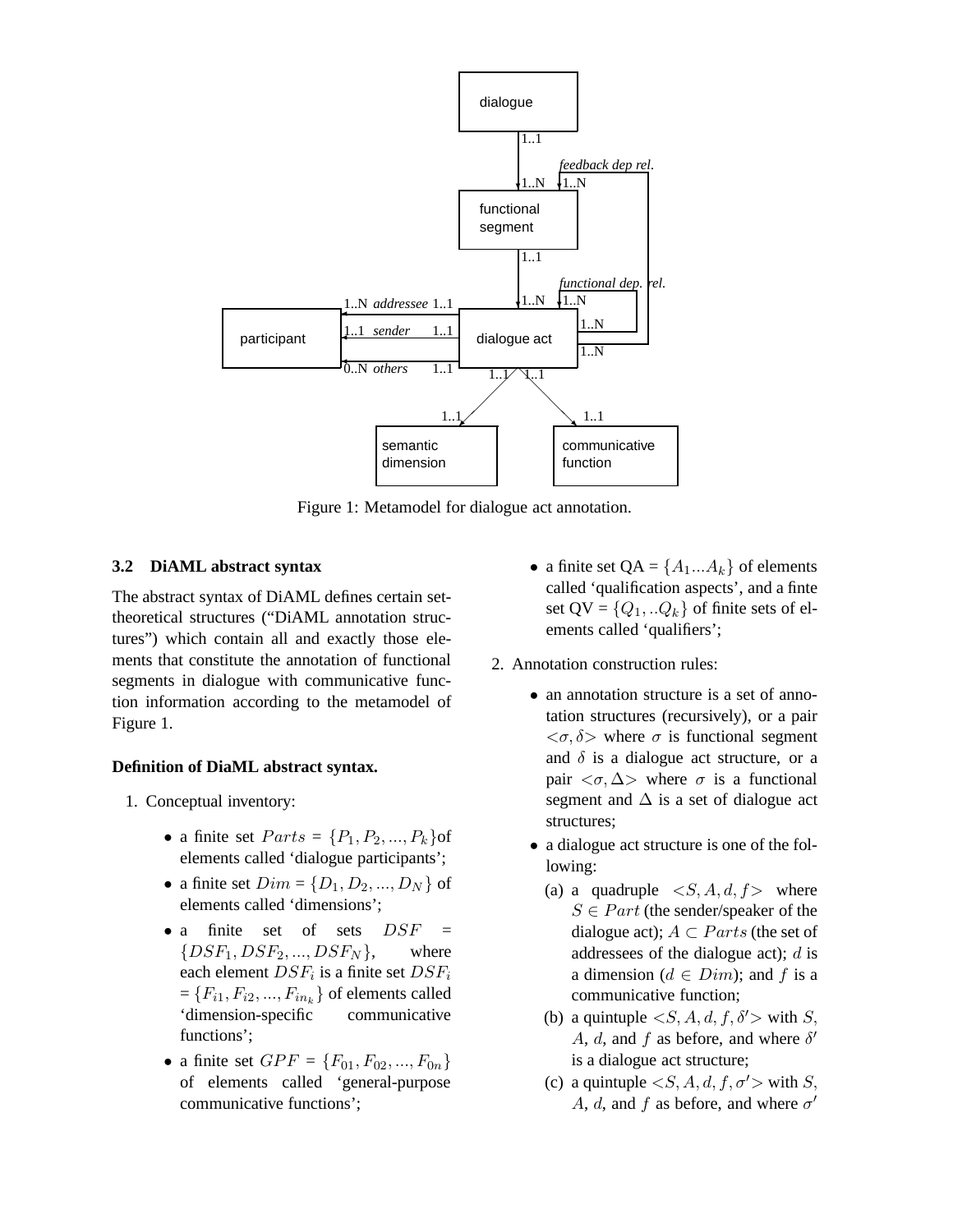is a functional segment.

- a communicative function is an element of the set of (core) communicative functions, i.e.  $f \in DSF \cup GPF$ ; or a pair  $\langle f, q \rangle$  where  $f \in DSF \cup GPF$  and q is a qualifier structure;
- a qualifier structure  $q$  is a list of pairs  $\langle A_i, q_{ik} \rangle$  with  $A_i \in \mathsf{QA}$  and  $q_{ik} \in Q_i$ ,  $Q_i \in \text{QV}$ , such that no qualification aspect occurs more than once.

It may be observed that all the ingredients in the metamodel occur in this specification, except that of a dialogue. The absence of 'dialogue' is to be expected, since a given dialogue as such does not directly turn up in an annotation, only the functional segments into which it is segmented. (In the representation of annotations, these segments contain information about how they relate to the original dialogue.) The elements that may occur in an annotation are the remaining three types of entity (participant - in the possible roles of speaker, addressee, or other; semantic dimension; communicative function); a functional dependency relation among dialogue acts; and a feedback relation between a dialogue act and a functional segment.

The abstract syntax is not just a set-theoretical formalization of the metamodel; it also refines the metamodel in two respects. First, a distinction is made in the SemAF/Dialogue acts project between communicative functions which can only be used to address a particular dimension (such as Turn Grabbing and Turn Giving, which are specific to the Turn Management dimension), and so-called 'general-purpose function' which can be used to address any dimension (such as Inform, Request, Answer..). This distinction is reflected in the abstract syntax in the split of the set of communicative functions, corresponding to an entity category in the metamodel, into two sets  $(DSF \text{ and } GPF$ , respectively, in the conceptual inventory). Second, in order to capture the occurrence of emotional, partial, modal and conditional variants of dialogue acts, the SemAF/Dialogue project introduces 'qualifiers' that may be attached to communicative functions, rather than treating these variants as separate communicative functions. This is reflected in the abstract syntax by the occurrence of qualifiers in the conceptual inventory, and the possibility of attaching lists of qualifiers to communicative functions in the annotation construction rules.

#### **3.3 DiAML ideal concrete syntax**

The DiAML concrete syntax specifies an XMLbased ideal representation format for the abstract syntax (see ISO CD 24617-2, 2009). Here we just give a (slightly simplified) example.<sup>2</sup>

In this example we see a stretch of dialogue, consisting of a question by participant P1 followed by a turn unit contributed by participant P2, in response P1's question. P2's utterance is segmented into two overlapping functional segments: one in the Auto-Feedback dimensions, with positive value, and one in the Task dimension, with value 'answer' qualified as 'uncertain'.

| (5) | P1:    | Do you know what time the next              |
|-----|--------|---------------------------------------------|
|     |        | train to Utrecht leaves?                    |
|     | $P2$ : | The next train to Utrecht leaves            |
|     |        | <i>at</i> $8:32$ .                          |
|     | AnFR   | The next train to Utrecht                   |
|     |        | [ positiveAutoFeedback]                     |
|     | TA     | The next train to Utrecht leaves            |
|     |        | <i>I think at 8:32.</i> [answer, uncertain] |

Dialogue act annotations may be attached to primary dialogue data in a variety of ways. They may be attached directly to stretches of speech, defined by temporal begin- and end points, but often they will be attached to structures at lower levels of analysis and annotation, such as the output of a tokenizer. Here we will assume that the relevant functional segments are identified at another level of XML representation, for instance in the way in which information is attached to digital documents according to TEI-ISO standard ISO 24610-1 (see TEI, 2009). Following ISO practice, we will use the term 'markable' to refer to the entities that annotations are attached to. For the example, we assume that P1's utterance is identified as the functional segment 'fs1', and the two functional segments in P2's turn as 'fs2' (in the Auto-Feedback dimension) and 'fs3' (in the Task dimension). The target attribute establishes the links with the primary text.

We further assume that the dialogue fragment considered here forms part of a digital document in which the metadata contain the relevant information that identifies the participants ('p1' and  $(p2')$ .

With these assumptions, the DiAML representation of the dialogue act annotation of (5) is as follows:

<sup>&</sup>lt;sup>2</sup>Incidentally, ISO document N442 rev 05 specifies two alternative ideal representation formats, which are easily seen to be convertible from one to the other.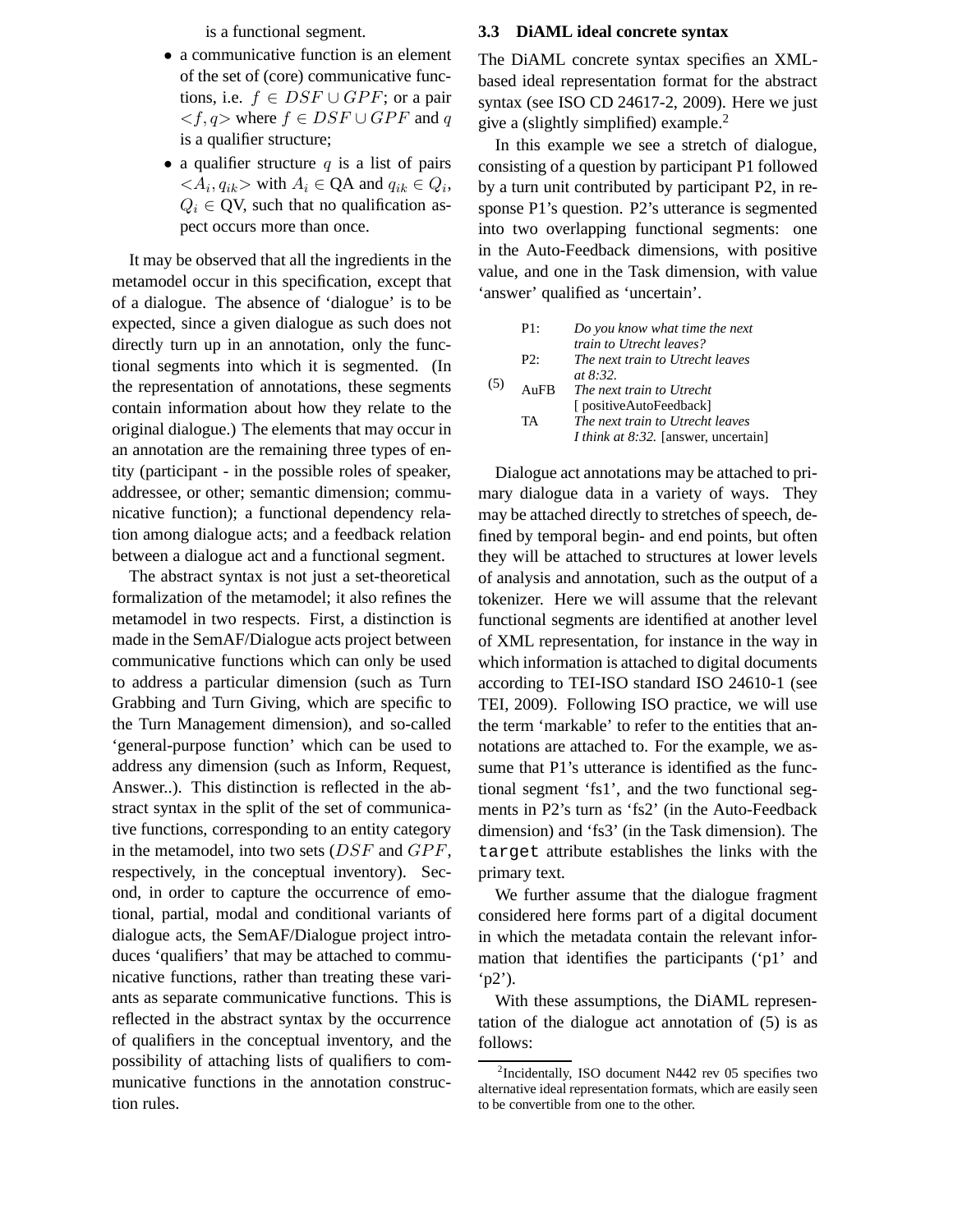```
<diaml xmlns:"http://www.iso.org/diaml/">
<dialogueAct xml:id="da1" target="#fs1"
   sender="#p1" addressee="#p2"
    communicativeFunction="setQuestion"
   dimension="task"
    conditionality="conditional"/>
<dialogueAct xml:id="da2" target="#fs2"
    sender="#p2" addressee="#p1"
    communicativeFunction="autoPositive"
    dimension="autoFeedback"
    feedbackDependenceTo="fs1"/>
<dialogueAct xml:id="da3" target="#fs2"
    sender="#p2" addressee="#p1"
    communicativeFunction="answer"
    dimension="task"
    functionalDependenceTo="da1"/>
```
</diaml>

The example shows that the representation is a straightforward, transparent rendering of its information content using the concepts of the abstract syntax.

## **4 Illustration: annotation of time and events**

In this section we illustrate the use of the proposed methodology by applying it to the design of the ISO-TimeML language in the project SemAF/Time. In particular, we describe the abstract and concrete syntax and their relation, showing that the concrete syntax as specified so far defines a representation format that is not ideal, which causes some problems. We also show how these problems may be resolved by specifying an ideal representation format.

A prototypical example of an annotation representation in the ISO-TimeML format $3$  is the following, for the sentence *John left on 31 December 2007*:

```
(6) <isoTimeML xmlns:
 "http://www.iso.org/isoTimeML
 xml:id="a1">
 <EVENT xml:id="e1" target=
 "#token2" pred="LEAVE" type=
 "TRANSITION" class= "OCCURRENCE"
 tense="PAST" aspect="NONE"
 pos="VERB" vform="NONE" mood="NONE"
 polarity="POS"/>
 <SIGNAL xml:id="s2"
 target="#token3"/>
 <TIMEX3 xml:id="t1"
 target="#token4 #token5 #token6
 type="DATE" value="2007-12-31"/>
 <TLINK eventID="#e1"
 relatedToTime="#t1" signalID="#s1"
 relType="IS INCLUDED"/>
 </isoTimeML>
```
### **4.1 ISO-TimeML abstract syntax**

The abstract syntax of ISO-TimeML defines the set-theoretical structures which constitute the information about time and events that may be contained in annotations.

## **a. Conceptual inventory**

The concepts which can be used to build ISO-TimeML annotations fall into five categories, all formed by finite sets of temporal and event-related entities and relations, plus the concepts of real and natural numbers. The categories of temporal and event-related entities and relations are the following:

- finite sets of elements called 'event types'; 'tenses', 'aspects', 'veracities', and 'signatures';
- finite sets of elements called 'temporal relations'; 'duration relations'; 'numerical relations': 'event subordination relations', and 'aspectual relations';
- a finite set of elements called 'time zones';
- finite sets of elements called 'calendar years'; 'calendar months'; 'calendar weeks'; 'calendar day numbers'; (with 31 elements); 'week days'; and 'clock times';
- a finite set of elements called 'temporal units'.

## **b. Annotation construction rules**

Annotation structures in ISO-TimeML consist of *entity structures* and *link structures*. Entity structures contain semantic information about a segment of source text; link structures describe semantic relations between segments of source text.

An entity structure is a pair  $\langle s, a \rangle$  consisting of a stretch of source text s and an annotation a. A link structure is a triple  $\langle e_1, e_2, r \rangle$  consisting of two entity structures and a relational element.

There are four types of entity structures  $\langle s, a \rangle$ , depending on the type of a component, and seven types of link structures. We describe here all four types of entity structures and three of the link structure types.

#### *Entity structures:*

1. An *event structure* is an 6-tuple  $\langle e, t, a, \sigma, k, v \rangle$  where e is a member

<sup>&</sup>lt;sup>3</sup>All references to ISO-TimeML are based on the state of the project as documented in ISO 264617-1:2009(E) from September 2009.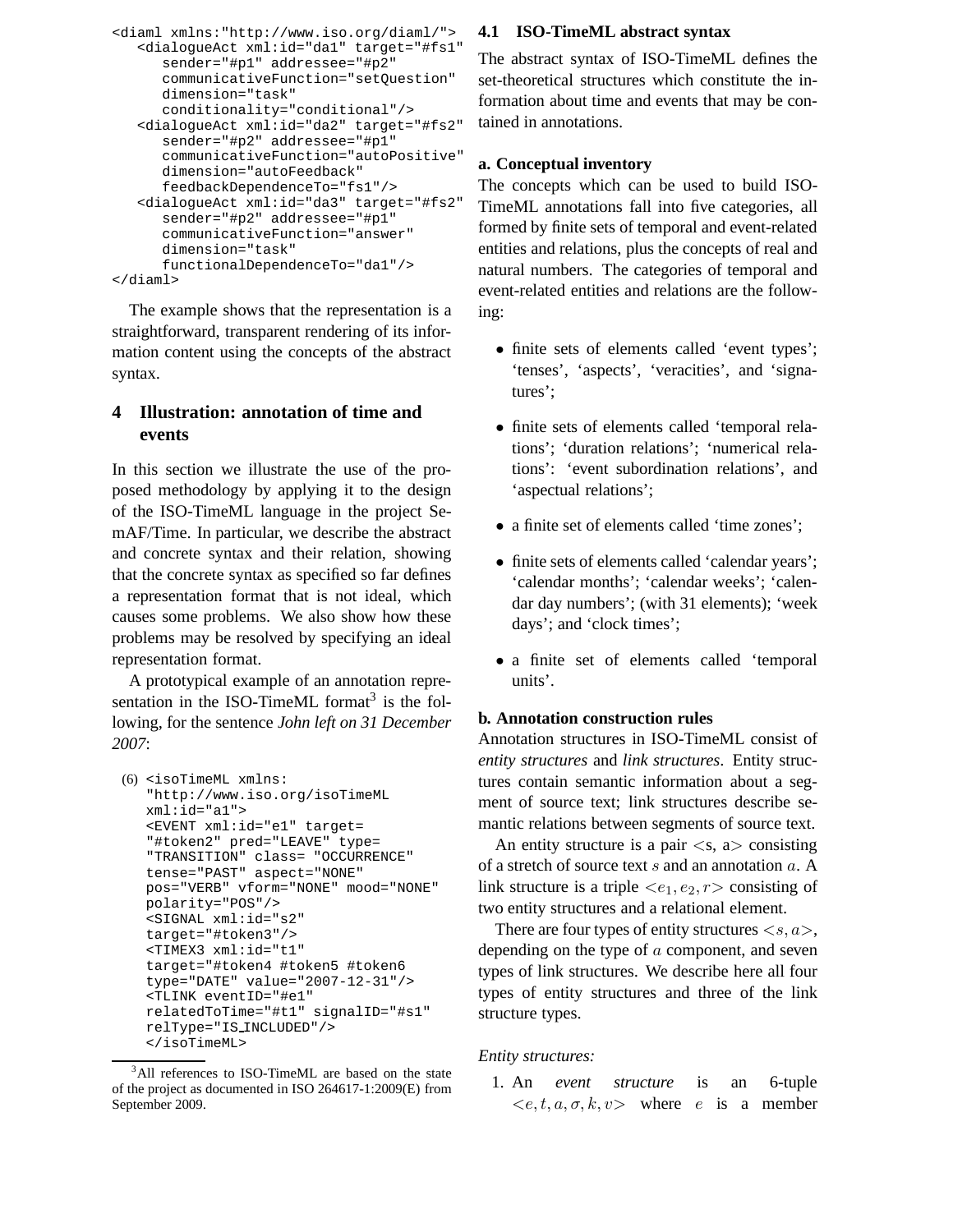of the set of event types;  $t$  and  $\alpha$  are a tense and an aspect, respectively;  $\sigma$  is a set-theoretical type, such as *individual object* or *set of individual objects*; k is a natural number or a numerical predicate (like *more than five*; and  $v$  is a veracity (including claimed truth or falsity);

- 2. An *instant structure* ('point in time') is either a triple  $\n< time zone, date, clock time$ , where a date is a time interval of one day, defined by a calendar year, a calendar month, and a calendar day number, or a triple <time-amount structure, instant structure, temporal relation> (*"half an hour before midnight"*).
- 3. A *time interval structure* is a triple consisting of a calendar year, a calendar month, and a calendar day number;
- 4. The following set-theoretical structures are *interval structures*:
	- (a) a calendar year; or a pair consisting of a calendar year and a calendar month (*May 2010*); or a triple: calendar year, calendar month, and calendar day number;
	- (b) a pair  $\langle t_1, t_2 \rangle$  of two instant structures, corresponding to the beginning and end points of the interval;
	- (c) a triple  $\n< time\text{-}amount\ structure,$ interval structure, temporal relation> (*"a week before Christmas"*);
	- (d) a triple  $\langle t_1, t_2, R \rangle$  where  $t_1$  and  $t_2$  are either instant structures or interval structures, and where  $R$  is a duration relation (*"from nine to five"*).
- 5. A *time-amount structure* is a pair  $\langle n, u \rangle$  or a triple  $\langle R, n, u \rangle$ , where *n* is a real number,  $R$  a numerical relation, and  $u$  a temporal unit.

## *Link structures:*

- 1. A temporal anchoring structure is a triple  $\leq event \ structure, \ interval \ structure,$ temporal anchoring relation>, or a triple  $\leq event \ structure, \ instance,$ temporal anchoring relation>;
- 2. An event-duration structure is a triple  $\le$ event structure, time-amount structure, duration relation>.
- 3. An aspectual structure is a triple  $\le$ event structure, event structure, aspectual relation>.

## **4.2 ISO-TimeML semantics**

## **4.2.1 Overview**

The ISO-TimeML semantics as published in (ISO DIS 24617-1, 2009) specifies the meanings of the XML-expressions of its representation format, which is a variant of TimeML (Pustejovsky et al., 2005), through a translation into first-order logic.

By contrast, we provide here a semantics which specifies the meanings of the annotation structures defined by the abstract syntax, through a mapping from these structures into the language of discourse representation structures (DRSs). These structures form the semantic representation language of Discourse Representation Theory (DRT; Kamp & Reyle, 1993), and are known to be logically equivalent to first-order logic expressions, but to have advantages for compositional and incremental construction of its representations from natural language expressions.

Before presenting the details of this semantics, we illustrate the way it works with a simple example. Consider the sentence:

### (7) *John started to read at midnight*

Using self-explanatory names for elements of the conceptual inventory, the annotation structure for this sentence would be as follows. The two events that the text refers to (a *start* event and a *read* event) give rise to two entity structures  $e1$  and  $e2$ :

```
(8) e1: \langle ml, \langle start, past, individual, positive \rangle ><br>(8) e1: \langle m2 \rangle (read, individual, positive)
         e2: \langlem2, \langleread, individual, positive>\rangle
```
where  $m1$  is a markable that refers to the segment *started*, and m2 a markable referring to the segment *to read*. The annotation structure for the time of the start event is:

(9)  $e3: < m3, <$  GMT,  $<$  >  $>$ , 24 : 00 > >

where the markable m3 refers to the source text segment *"at midnight"*, and the clock time is assumed to be taken relative to Greenwich Mean Time.

The two events are linked through an aspectual relation, and the start event is temporally anchored at the time that is mentioned. This is annotated by means of the link structures L1 and L2:

```
(10) L1: <e1, e2, initiates>
   L2: <e1, e3, at >
```
The annotation structure as a whole is the pair  $A_1$  $= \langle E_1, L_1 \rangle$  where  $E_1 = \{e1, e2, e3\}$  and  $L_1 =$  ${L1, L2}.$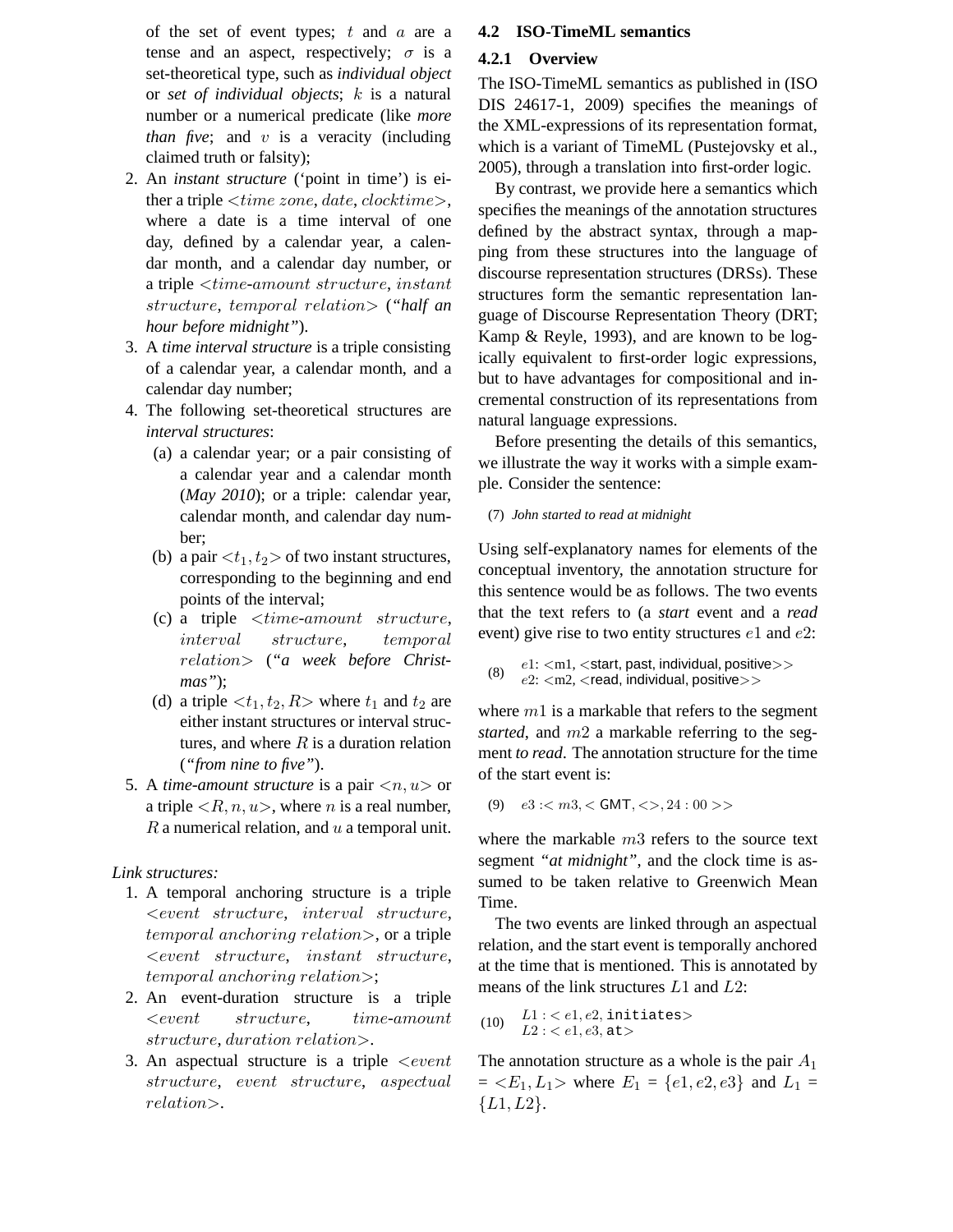The semantics of this annotation structure can be computed by mapping the components of the annotation structure into small DRSs (see (11)) and merging these into one comprehensive DRS (12).

The DRSs interpreting the components of the annotation structure are the following (leaving out the default values 'individual' and 'positive' – see below for their treatment):



The information in the link structure  $L1$ , which describes how the two events are related to each other, is expressed in the corresponding DRS by means of a semantic relation ('THEME') between the two events, plus conditions expressing that the started event begins at the time of the start event, and that both events are performed by the same agent.

Merging the five DRSs in (11) results in the following DRS:

|      | $el$ e2 x1 $tl$                     |
|------|-------------------------------------|
|      | STATE(el)                           |
|      | PAST(e1)                            |
|      | READ(e2)                            |
|      | THEME(e1, e2)                       |
| (12) | $CLOCKTIME(GMT,t1) = 24:00$         |
|      | $EVENT-TIME(e1) = t1$               |
|      | $\text{BEGIN}(EVENT-TIME(e2)) = t1$ |
|      | AGENT(el, x1)                       |
|      | AGENT(e2, x1)                       |
|      |                                     |

This example might suggest that annotation structures can be interpreted simply by translating the component entity and link structures into DRSs and merging these. This is not true in general, however, as the following example shows.

## (13) *John started to read at midnight. He enjoyed it.*

The annotation structure for this text is identical to that of (7), except for the additional entity structure (14a) for the *enjoy* event (with markable m3 referring to the segment *enjoyed*), with DRSinterpretation (14b):

(14) a. e4 :<m3,<enjoy,past,individual,positive>>



The DRSs (11) and (14b) can be merged in various ways, one being the possibility where the discourse referent e4 in the DRS for L1 is unified with the referent e5 in (14b), which leads to the following DRS for the entire annotation structure:

|      | e1 e2 e3 x1 t1               |
|------|------------------------------|
|      | STATE1)                      |
|      | PAST(e1)                     |
|      | READ(e2)                     |
|      | ENJOY(e3)                    |
| (15) | THEME(e1, e3)                |
|      | $CLOCKTIME(GMT, t1) = 24:00$ |
|      | EVENT-TIME $(e1) = t1$       |
|      | $BEGIN(EVENT-TIME(e3)) = t1$ |
|      | AGENT(el, x1)                |
|      | AGENT(e3, x1)                |
|      |                              |

This is not a correct interpretation of the annotation structure, since it indicates an aspectual relation between the *start* event and the *enjoy event* rather than between the *start* event and the *read* event, and it is interesting to examine why this interpretation is technically speaking possible. The reason is that, different from the annotation structures, the DRSs corresponding to the annotation structure components do not contain information about the segments of source text that they apply to. In particular, the  $L1$  link structure contains the entity structures  $e1$  and  $e2$ , which in turn refer to particular markables, but the DRS for L1 just says that there are two events, one initiating the other, without referring to the *start, read* and *enjoy* events as mentioned in the source text, and as such the DRS does not really capture the linking information which the link structure  $L_1$  contained. The same goes for the temporal anchoring structure  $L_2$ , so in fact the DRSs in (11) and (14b) could be merged in even weirder ways than (15).

The phenomenon that markable-related information gets lost when translating annotation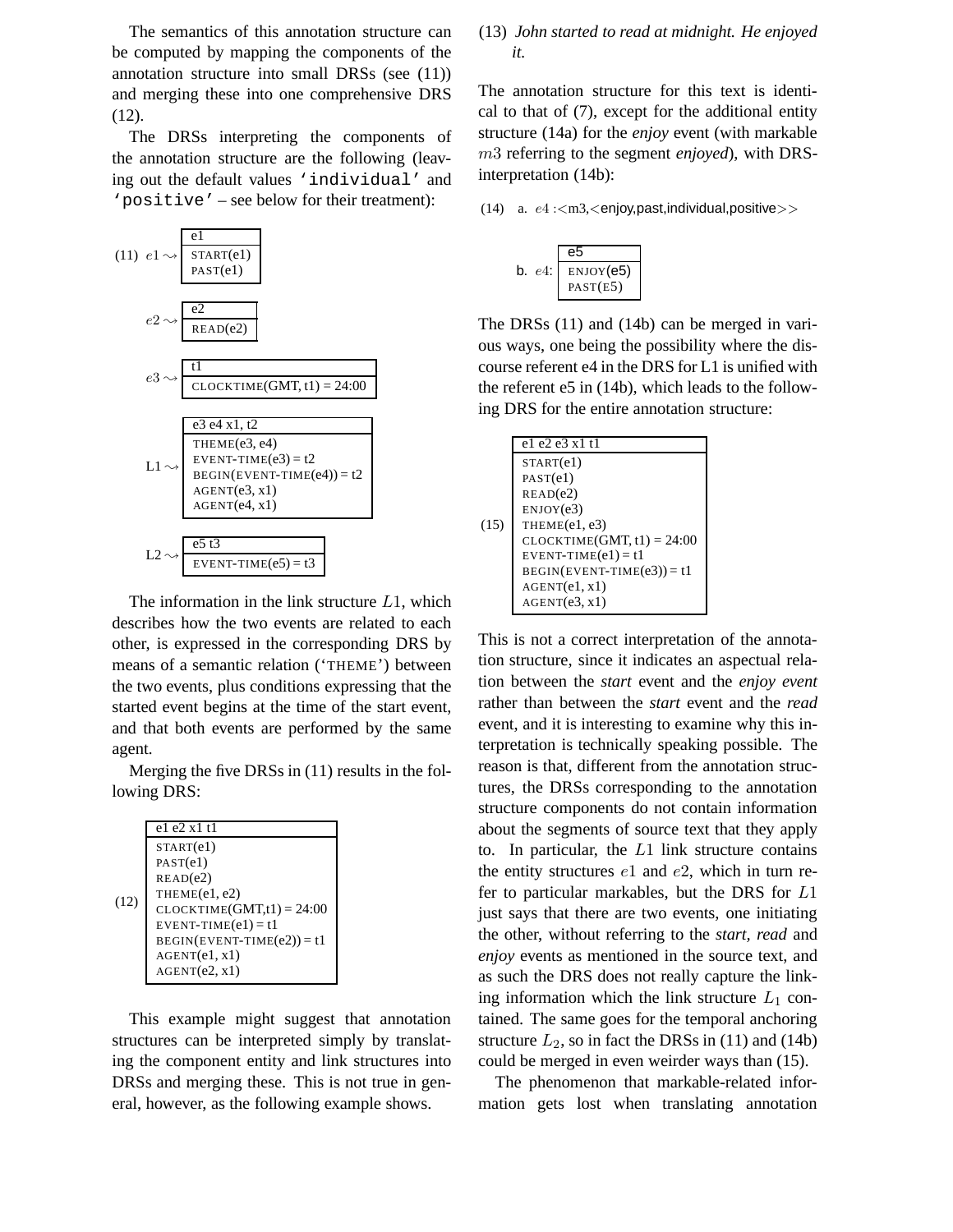structure components into logical representations caused Bunt (2007) to propose a way of keeping track of the identifiers of annotation structure components when interpreting annotation structures in a compositional way through their translation into first-order logic. Other attempts to provide a formal semantics for (ISO-) TimeML (Katz, 2007; Lee, 2008; Pratt-Hartman, 2007) have also encountered this problem. Lee (2008) adopted the solution proposed by Bunt (2007).

Here we propose a simpler solution, which consists of including the information about the relation to markables within the DRSs. For example, for the DRS-interpretation of the link structure  $L_1$ this leads to (16), where the 'ANCHOR' function is used to specify the markable that the annotation structure applies to.

|      | e3 e4 x1, t2                 |
|------|------------------------------|
|      | $ANCHOR(e3) = m2$            |
|      | $ANCHOR(e4) = m4$            |
| (16) | AGENT(e3, x1)                |
|      | AGENT(e4, x1)                |
|      | THEME(e3, e4)                |
|      | EVENT-TIME $(e3) = t2$       |
|      | $BEGIN(EVENT-TIME(e4)) = t2$ |
|      |                              |

By including the markable information not only in link structure interpretations but also in the interpretations of entity structures, the merging of DRSs enforces the correct unification of the discourse referents and the generation of the intended interpretation.

#### **4.2.2 Interpretation function**

The following four clauses define an interpretation function  $I_a$  as a mapping from abstract annotation structures to DRSs. Clause 1 defines the interpretation of the elements of the conceptual inventory. Clauses 2 and 3 recursively define the interpretation of entity structures and link structures, respectively. Clause 4 simply says that the interpretation of an annotation structure  $\langle E, L \rangle$  is the merge of the interpretations of its components. The annotation structure may be 'singly connected', in the sense that the link structures in L relate all the entity structures in  $E$  to some particular member of  $E$  (so the total structure may be viewed as a connected graph). If this is the case, then the application of the interpretation to the link structures results in a single DRS. If the annotation structure does not have this property, as is the case for a text fragment with unrelated events, such as: *John called Mary* *at around 3 o'clock. Peter did not show up* then the interpretation of the link structures results in a set of semantically independent DRSs; in view of the conjunctive character of the components of an annotation structure, it is appropriate to merge these DRSs into a single DRS.

### 1. *Elements from the conceptual inventory*

The interpretation function  $I_a$  assigns an individual, predicate, or function name to the following elements of the conceptual inventory, where, in the interest of readability, we will indicate the interpretation  $I_a(\alpha_i)$  of an element  $\alpha_i$  of the conceptual inventory as  $\alpha_i'$  $\frac{\prime}{i}$ :

- event types  $(e_i)$ , tenses  $(t_i)$ , aspects  $(a_m)$ , and cardinalities  $(k_n)$ ;
- temporal relations, time measurement functions, temporal units, duration relations, numerical relations, event subordination relations, and aspectual relations;
- time zones  $Z_i$  (interpreted as functions which map the time line onto pairs consisting of a date and a clock time);
- calendar years, calendar months, calendar day numbers;
- real numbers, where  $I_a(r)$  will be its usual string name (like '95.743').

Veracities and set-theoretic types are not represented as such in DRS conditions, but are interpreted through the different interpretations of event annotations, depending on the values of these elements in the annotation. For instance, an entity structure with negative veracity will be interpreted as the negation of the representation which represents the same event structure with positive polarity.

### 2. *Entity structures*

In the clauses for entity structure interpretation we will use  $m(e)$  to abbreviate "ANCHOR $(e) = m$ ".

2.1 Event annotations:  $I_a(< m, < e, t, a, indiv, pos>) =$  $=\, <\!\{e\},\{m(e),\!<\!e'(e),t'(e),a'(e)\}\!>\,>,$ or e  $m(e)$ *e'*(e) *t'*(e) *a'*(e)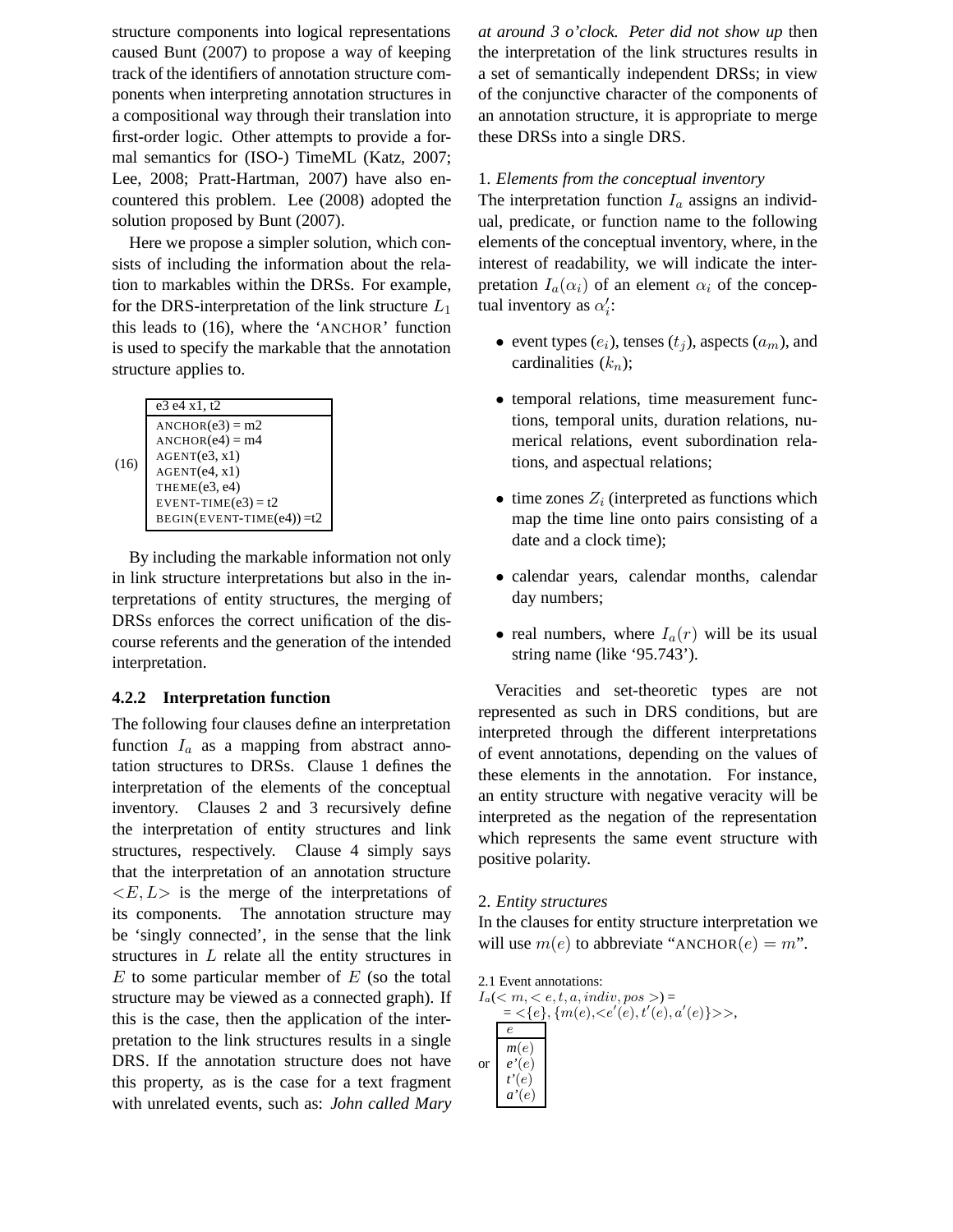

 $I_a( $e, t, a, set, k, pos>)$  =$  $=$  <  $\langle E \rangle$ ,  $\{m(E), k'(E)\},$  <  $\langle e_1 \rangle$ ,  $\langle e_1 \in E \rangle$  ${<<>, e'(e_1), t'(e_1), a'(e_1)} > \},$ 



 $I_a( $e, t, a, set, k, neg>)=$$  $= \neg << E > , \{m(E), << e_1>, < e_1 \in E > \rightarrow$  $\langle \langle \langle e_1 \rangle, e'(e_1), e'(e_1), a'(e_1) \rangle \rangle$ 

2.2 Interval annotations:

 $I_a(< t_1, t_2>)$  =  $=$  < < t, t<sub>1</sub>, t<sub>2</sub> >, {begin(t) = t<sub>1</sub>, end(t) = t<sub>2</sub>} >

 $I_a(<\!n, u>, T_1, R>$  $=$  < < t >, { $R'(t, T'_1) \wedge$  distance $((t, T_1), u') = n'$ } >  $I_a($ 

 $I_a(*z*, *y*, *m*) =$  $= \langle \langle t \rangle, \{ \text{MONTH}(t) \wedge \text{calyear}(t, z') = y' \rangle\}$  $\wedge$  calmonth $(t, z') = m'$ } >

 $I_a(*z*, *y*, *m*, *d*) =$  $=$  < <, t >, {DAY(t)  $\land$  calyear(t, z') = y'  $\wedge$  calmonth $(t, z') = m' \wedge$  caldaynum $(t, z') = d'$ }

#### 2.3 Instant annotations:

 $I_a(*z*, *y*, *m*, *d*,  $\tau>)=$$  $=$  < < t >, {calyear(t, z') = y'  $\land$  calmonth(t, z') = m'  $\wedge$  caldaynum $(t, z') = d' \wedge$ clocktime $(t, z') = \tau'$ }

 $I_a(< , t_1, R>$  $=$  < < t >, { $R'(t, t_1) \wedge$  distance $((t, t_1), u') = n'$ } >

2.4 Time-amount annotations:  $I_a(< n, u>) = \langle x > \rangle$  {length $(x, u') = n'$ }  $I_a(< R, n, u>) = \langle \langle x \rangle, \{R'(\text{length}(x, u'), n')\} \rangle$ 

#### 3. *Link structures:*

#### 3.1 Temporal anchoring structures:

 $I_a(<\epsilon,\tau,R>)=I_a(\epsilon)\oplus I_a(\tau)\oplus$  $<< x, y>, \{R'(\text{event-time}(x), y)\}>)$ 

#### 3.2 Event duration structures:

 $I_a(<\epsilon,)=$  $= I_a(\epsilon) \oplus \langle \langle \epsilon \rangle \rangle$ , {length(event-time(e),  $u'$ ) = n' } >

## 3.3 Aspectual structures:

 $I_a(<\epsilon 1, \epsilon 2, A>) = I_a(\epsilon 1) \oplus I_a(\epsilon 1) \oplus$  $<< e_1.e_2>, \{a'(e_1,e_2)\}>)$ 

4. Annotation structures ;  $I_a(*E*, *L*) = \bigoplus {\{e'|e' = I_a(e) \text{ for some } e \in E\}} \cup$  $\{r'|r' = I_a(r)$  for some  $r \in L\}$ )

Applied to example (13), we obtain the following two DRSs representing the meaning of the annotations in the link structures L1 and L2:

(17) L1:  $I_a( $\epsilon 1, \epsilon 2$ , initiates >)=$  $= I_a(\epsilon 1) \oplus I_a(\epsilon 2) \oplus \langle \langle e_1, e_2 \rangle,$  $\{initiate(e_1, e_2)\} >$  =  $=$  <<e<sub>1</sub>>, {start(e<sub>1</sub>), past(e<sub>1</sub>) } >  $\oplus$  $<, \{read(e_2)\}>\oplus$  $<, \{initiate(e_1, e_2)\}>=$  $=$  < <  $e_1, e_2$ >, {start $(e_1)$ , past $(e_1)$ , read $(e_2)$ , initiate $(e_1, e_2)$ }

L2: 
$$
I_a(<\epsilon 1, \tau 1, \mathtt{at}>)=
$$
  
\n
$$
= I_a(\epsilon 1) \oplus I_a(\tau 1) \oplus
$$
\n
$$
<\!\!,\{R'(\text{event-time}(x),y)\}\!\!>
$$
\n
$$
= <\!\!,\{\text{start}(e),\text{past}(e_1)\}\!\!>
$$
 *oplus*\n
$$
<\!\!,\{\text{clocktime}(t_1)=24:00\}\!\!>
$$
\n
$$
<\!\!,\{R'(\text{event-time}(x),y)\}\!\!>
$$
\n
$$
= <\!\!,\{\text{start}(e_1),\text{past}(e_1),\text{color}(i_1)=24:00,\text{event-time}(e_1)=t_1)\}\!\!>
$$

These DRSs are logically equivalent to the firstorder logic formulas in (19):

- (19) a.  $I_a(L1) = \exists e_1 \dots \text{START}(e_1) \land \text{FAST}(e_1) \land \exists e_2$ .  $\text{READ}(e_2) \wedge \text{THEME}(e_1, e_2) \wedge \text{INITIATE}(e_1, e_2)$ 
	- b.  $I_a(L2) = \exists e$ . START $(e) \land$  PAST $(e) \land \exists t$ . clocktime(t) = 24 : 0  $\land$  EVENT-TIME(e) = t

## **4.3 Concrete Syntax**

The concrete syntax of ISO-TimeML (see ISO, 2009) specifies a format for representing annotation structures in XML, as illustrated in example (7). This format is a slight adaptation of that of TimeML, and has not been designed as an ideal representation format for the abstract syntax.

### **5 Representation problems**

We consider two kinds of problems in the current definition of ISO-Time $ML^4$ : (1) those relating to inaccurate representation of annotation structures; (2) those relating to the difficulty of separating information related to time and events from general semantic information concerning e.g. quantification and modality, for which no general approach to their annotation is currently available.

<sup>4</sup> See footnote 3.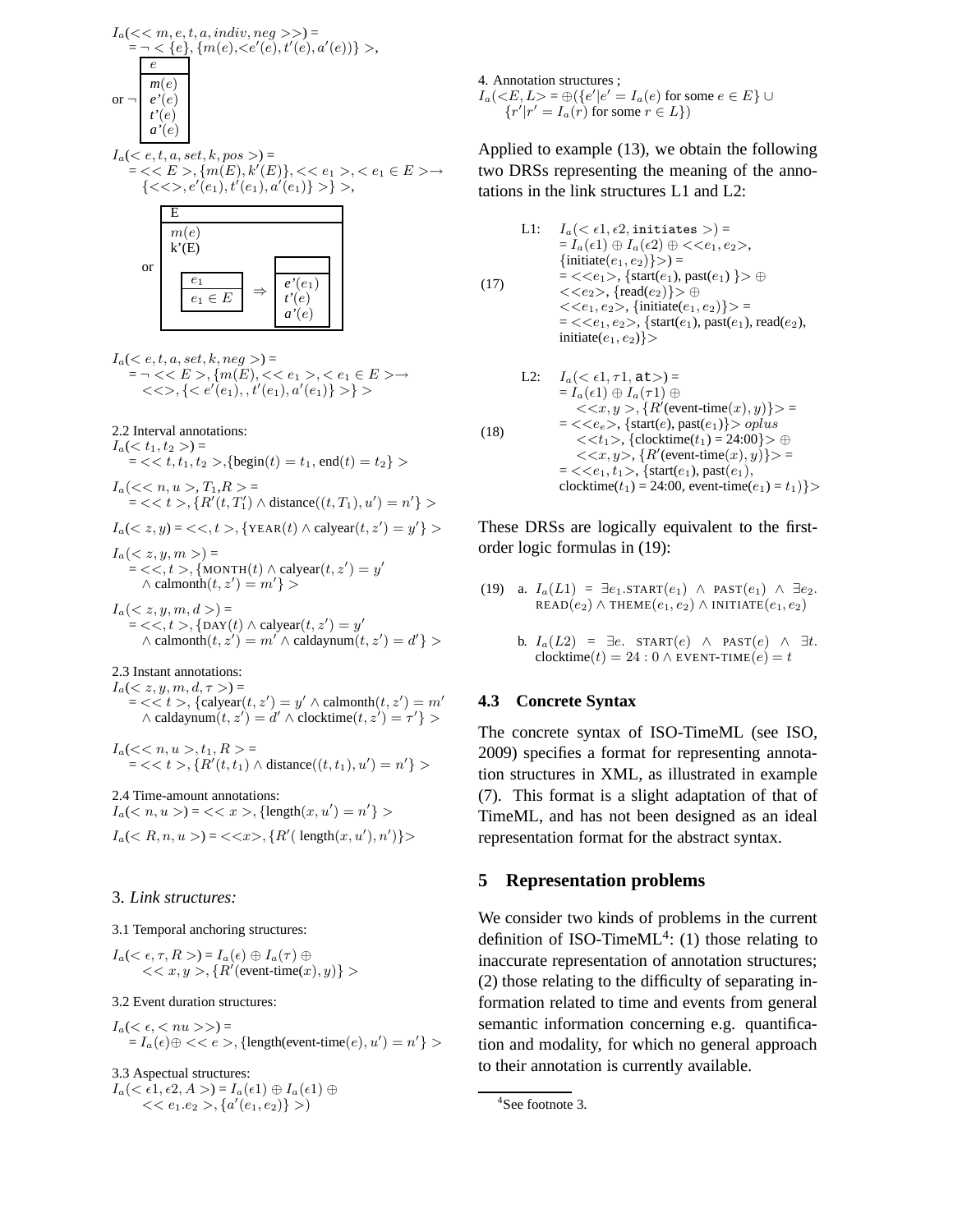## **5.1 Recurring events**

Reference to a recurring event, as in *John called twice* is represented in ISO-TimeML as follows (slightly simplified):

 $(20)$  <EVENT id="e1" tense="PAST"/>  $\langle$ TIMEX3 id="t1" freq="2X"/ $>$ <TLINK eventID="#e1" relatedToTime="#t1" relType="DURING"/ >

There are several problems with this representation. First, the EVENT part refers to an event e1, temporally linked to a temporal 'entity' "twice", while the source text refers to two events. Second, what kind of entity is "twice"? The ISO-TimeML concrete syntax uses the TIMEX3 tag for all temporal entities, and distinguishes these entities by means of the type attribute into *periods, dates, times, measures*, and *sets*. The alleged entity "twice" fits none of these types. In fact, "twice" should not be considered as a temporal entity at all; it is rather a number, counting how many instances of a certain type of event occurred. A related problem is the use of the "DURING" relation between the event and the entity "twice". The relation between events and the number of their occurrence is not *temporal* in nature, and "DURING" is therefore not an appropriate kind of relation to apply.

The abstract syntax takes a different conceptual view. It does not include entities like 'twice'; instead, the interpretation of *twice* as a number is captured by the  $k$  (for 'cardinality') component in an event structure. Second, where the ISO-TimeML format has no way of encoding a reference in a source text to a *set of events* (as opposed to a single event), the abstract syntax has the 'signature' element in an event structure for indicating whether an individual event or a set of events is considered.

We see here that certain inadequacies in the representations occur due to an imperfect match between distinctions made in the abstract syntax and those expressed in the concrete representation format. We therefore propose the use of a representation format that does not suffer from such imperfections, an ideal representation format. In the next subsection we outline such a format for the abstract syntax given above.

## **5.2 An ideal representation format**

We define a concrete XML-based syntax for the annotation structures defined by the ISO-TimeML abstract syntax, and call this representation format the ICS-1 format.

Recall that an annotation structure is a pair  $\langle E, L \rangle$  consisting of a set E of entity structures, and a set  $L$  of link structures that link (some of) the entity structures together. The building blocks of the various types of entity structures are the elements of temporal and event-related categories specified by the conceptual inventory.

## **5.2.1 Representation of conceptual inventory items**

Event types:

- attribute type; values: READ, TEACH, CALL, SLEEP,  $ENJOY, \ldots$  (any event type distinguished in a given inventory or ontology of events);
- tenses: attribute tense; values: PRESENT, PAST, FUTURE, IMPERFECT, NONE;
- aspects: attribute aspect; values: PROGRESSIVE, PERFECTIVE, IMPERFECTIVE,..;
- aspectual relations: attribute: aspectRel; values: INITIATE TERMINATE, CONTINUE, CULMINATE, REINITIATE;
- duration relations: attribute: durationRel; values: THROUGH, WHILE, ...
- event subordination relations: attribute: eventSubordRel; values: THEME;

Temporal entities:

- time zones: attribute timeZone: values CET, GMT, EST,...;
- calendar years: attribute calYear; values 2010, 2009,...;
- calendar months: attribute calMonth: values JANUARY, FEBRUARY, MARCH,..., DECEMBER;
- calendar day numbers: attribute calDayNum; values 1, 2, 3,..., 31
- clock times: attribute clockTime; values 00:00, 00:01, 00:02, 00:59, 01:00, 01:01, ..., 23:59;
- temporal relations: attribute: tempRel; values: AFTER, BEFORE, DURING,...;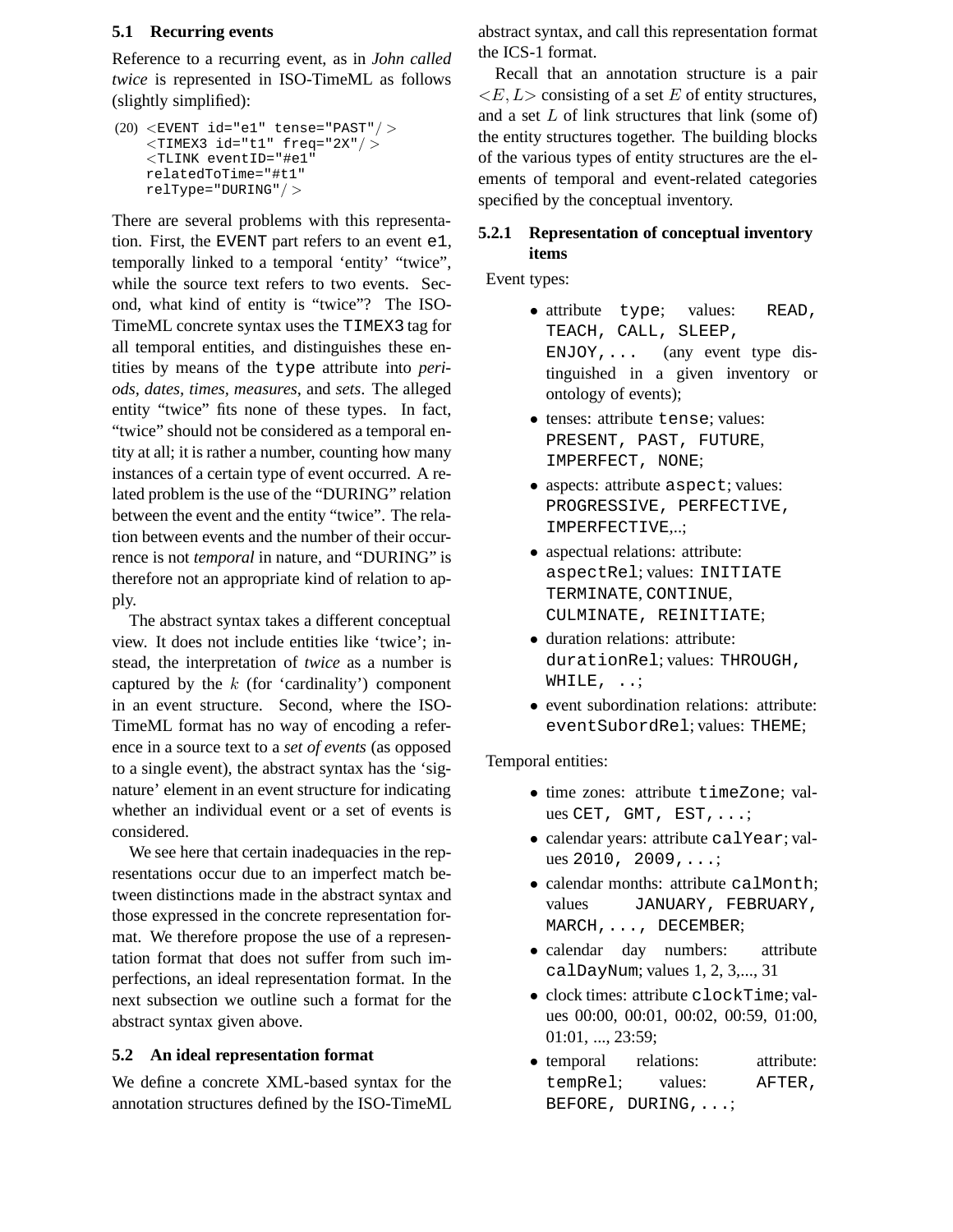- time measurement functions: attribute length; values: see temporal amounts;
- units of time: attribute: unit; values: SECOND, MINUTE, HOUR, DAY, WEEK, MONTH, YEAR, DECADE, CENTURY,..

Numerical relations:

• attribute: numRel; values: "LESS THAN", "LESS OR EQUAL THAN"

Real numbers:

• attribute numeral; values: all real numbers, as represented by their usual string name (like '5.14').

## **5.2.2 Representation of annotation structures**

The collection of entity structures and link structures which together form an annotation structure is represented in ICS-1 format as a list (in arbitrary order) of the representations of the entity structures and link structures.

## **a. Entity structures**

An entity structure is a pair  $\langle m, a \rangle$  where m is a markable and  $\alpha$  is an annotation which is either an event structure, a time interval structure, a time instant structure, or a time amount structure. For each type of entity structure we introduce an XML element, so this gives the element types EVENT, PERIOD, INSTANT, DATE, and TIME AMOUNT. These annotations are all  $n$ tuples of elements from the classes of the conceptual inventory. For example, an event structure is a 6-tuple consisting of an event type, a tense, an aspect, a signature, a cardinality, and a veracity. The ICS-1 format reflects this by defining 6 attributes for EVENT elements, whose values represent the elements of the 6-tuples. More generally, for each type of entity structure we define attributes for the corresponding XML element such that the components of each type of entity structures have a one-one correspondence with attribute values in the ICS-representation. For each XML element corresponding to an entity structure we add (1) a unique identifier, as the value of the special attribute  $xml$ : i.d., and (2) an attribute anchor which has a markable  $m$  as its value, indicating how the representation is anchored in the source text.

For example, the event structure in the sentence (21a), tokenized and with the markable 'm1' defined as in (21b), is represented as in (21c):

```
(21) a. Mary laughed.
```

```
b. m1= token2: 'laughed'
```

```
c. <isoTmeML-ICS1rep xml:id="a1">
<EVENT xml:id="e1" anchor="#m1"
type="LAUGH"
tense="PAST" aspect="NONE"
veracity="POSITIVE"
signature="INDIVIDUAL"
cardinality="NONE" />
</isoTmeML-ICS1rep>
```
Compared to the current ISO-TimeML representation, the ICS-1 representation is simplified in certain respects, and has a different treatment of event quantification and of representing the length of temporal intervals. The main simplifications are the following:

- ISO-TimeML uses a double classification of kinds of events; on the one hand a 7-way classification inherited from TimeML, expressed by the values of the attribute class, and on the other hand a 3-way classification into processes, transitions, and states expressed by the three possible values of the attribute type. The value of the attribute pred is used to indicate the event-type of which a token is considered in the annotation of a certain event; this attribute is renamed type here. The use of an attribute with such values, is only useful if there is information available about the entities denoted by these values. For instance, the use of a LAUGH event-type, as in example (21), typically presupposes the information that laughing is an event of type 'PROCESS', and in the TimeML classification is an 'OCCURRENCE'. It therefore seems redundant to specify these classifications in annotations. We therefore left out these attributes. This gives us the opportunity to rename the attribute pred to type, which seems a more appropriate name.
- (ISO-)TimeML uses an attribute pos to annotate the part of speech of the expression at which the annotation is anchored; an attribute vform to indicate in the case of a verbal expression whether it has infinitive, gerundive, or participle form; and an attribute mood to indicate whether a verbal expression has subjunctive mood. Since this is syntactic rather than semantic information, we leave it out.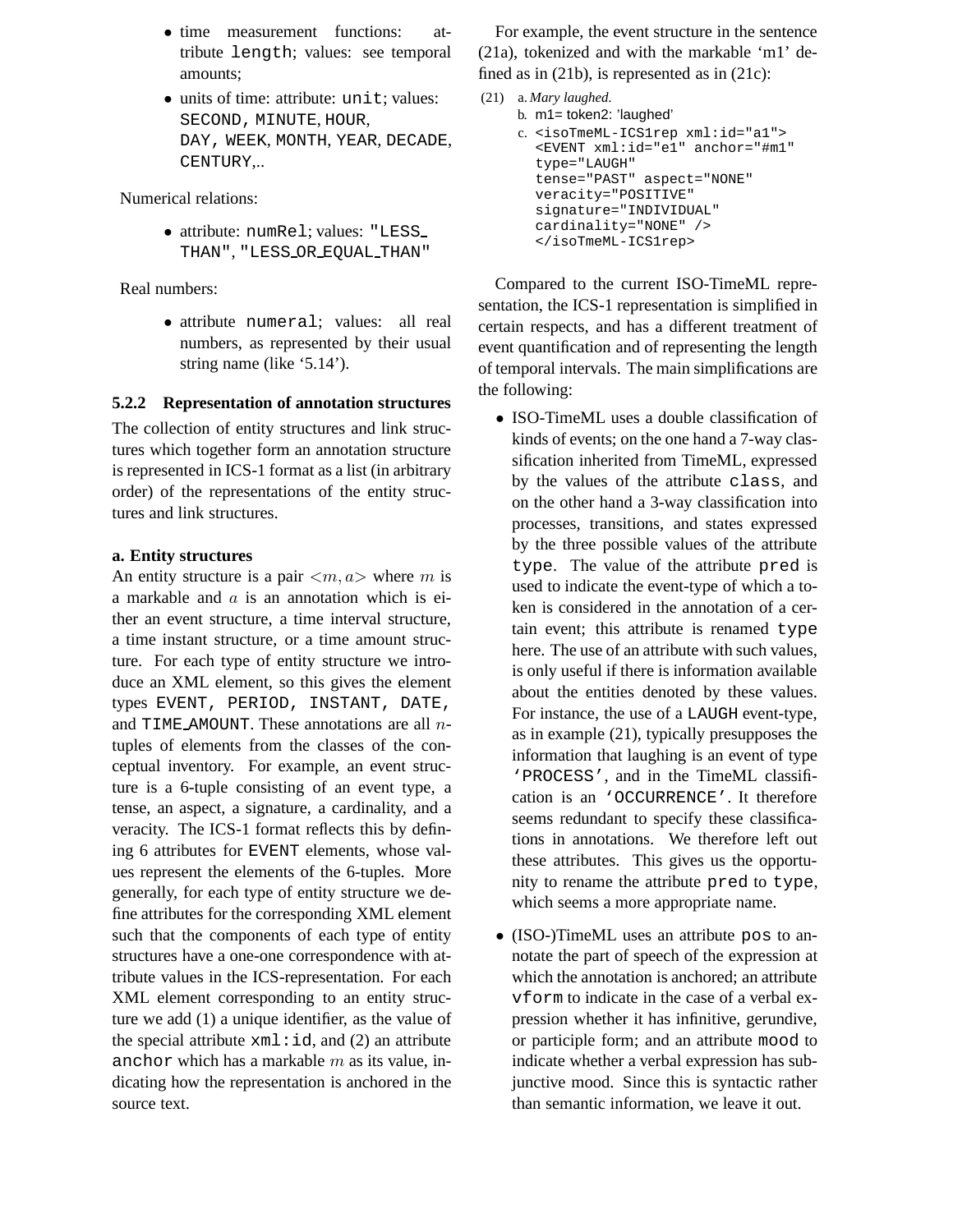The ideal concrete syntax uses the attributes signature, and cardinality, which do not correspond to attributes for event annotations in (ISO-)TimeML, for the representation of repeated events and number of repetitions, and of quantified relations between events or between events and time intervals or instants. This is discussed below.

### **b. Link structures**

For each type of link structure defined by the abstract syntax we introduce an XML element, just as we did for the types of entity structure. Link structures consist of two entity structures and a relation, so for each type of link structure we introduce three attributes, two having pointer values for referring to the entity structure representations, and one whose value is the corresponding relation.

For the anchoring of an event in time, for isntance, we introduce the TIME ANCHORING element with attributes for the anchored event and the anchor time, respectively, and an attribute relType specifying in what way the event is anchored (e.g. by the relation"AT" or by the relation "DURING"), as illustrated in example (22). In the abstract syntax there are no link structures for establishing relations between link structures (but only relations between entity structures), therefore link structure representations do not need a unique XML identifier, in contrast to entity structure representations.

The ICS-1 expression (22c) represents the annotation of example sentence (7), repeated here as (22a), tokenized and with markables defined in terms of tokens as in (22b). Attributes which have the value "NONE" or a (different) default value (see below) are not shown here.

#### (22) a. *John started to read at midnight*.

b.  $m1$  = token2: 'started',  $m2$  = token3 token4: 'to read', m3 = token5: 'at', m = token6: 'midnight'

```
c. <isoTimeML ICS1rep xml:id="a1">
<EVENT xml:id="e1" anchor=''#m1''
type ="START" tense=PAST
signature="INDIVIDUAL">
<EVENT xml:id="e2" anchor="#m2"
type ="READ" tense="NONE"
signature="INDIVIDUAL">
<INSTANT xml:id="t1" anchor="#m4"
clockTime='24:00'>
<TIME ANCHORING anchor="#m3"
anchoredEvent="#e1"
anchorTime="#t1" relType='AT'>
</isoTimeML ICS1rep>
```
Using the ICS-1 format, the sentence *John called twice* is represented as follows:

```
(23) <id="e1" type="CALL" tense="PAST"
 signature="SET" cardinality="2"/>
```
This representation says simply that two *call*events occurred in the past.

The ISO-TimeML representation (20) has yet another unsatisfactory feature, namely the use of the attribute freq with value "2X". If the attribute freq is to capture the number of times a certain type of event occurs, then the value should be a numerical expression, and the use of a string containing the code "X" (for "times") makes no sense. Second, the number of times an event is repeated is not a *frequency*; a frequency is the number of times something occurs within a period of a certain length, like *twice an hour*.

A sentence with a genuine frequency description, such as *John calls home twice a day*, in fact describes a quantified relation between a set of recurring events and the set of periods in which they occur. In ISO-TimeML, such a sentence is represented as shown in (24), leaving out attributes and values of no particular interest here.

```
(24) <EVENT id="e1" pred="CALL"
 tense="NONE"/>
 <TIMEX3 id="t1" freq="2X"/>
 <TIMEX3 id="t2" type="SET"
 value="P1D" quant="EVERY">
 <=TLINK eventID="#e1"
 relatedToTime="#t2" />
 relType="DURING"/>
```
The criticism of the representation (20) of *John called twice* also applies in this case; moreover, the temporal quantification is not represented correctly. Problematic is that the EVENT element does not correspond to a set of events; there is no way in ISO-TimeML to represent a set of events, and that the TIMEX3 element refers to a set of entities which are periods of a length of 1 day, according to the value of the value attribute. (In "P1D", 'P' stands for 'period' and 'D' for day; this is the ISO-TimeML way of describing a oneday period.) This is not correct, for suppose John has the habit of calling at 10:00 a.m. and at 7:00 p.m., then in the one-day period from 8:00 p.m. to 8:00 a.m. John doesn't call at all.

Viewed as a quantification, the sentence describes a quantified relation between a set of events and a set of days (in the sense of periods starting at 0:00 and ending 24 hours later at midnight). This view underlies the ICS-1 representation of this sentence, shown in (25).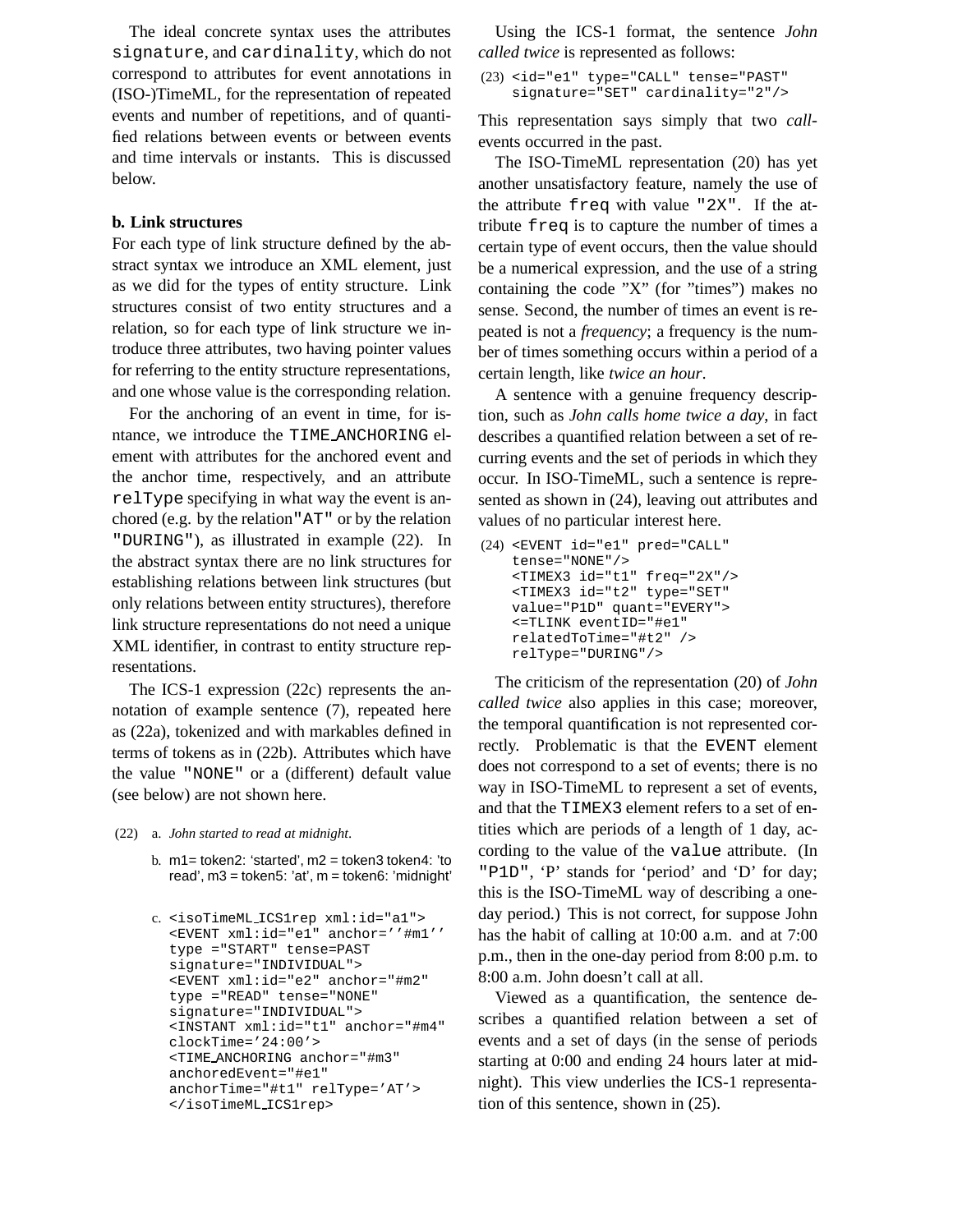```
(25) <EVENT id="e1" type="CALL"
 tense="NONE"
 signature="SET"/>
 <PERIOD id="t1"/> type="DAY"
 signature="SET"/>
 <TIME ANCHORING anchoredEvent="#e1"
 anchorTime="#t1"
 relType="INCLUDED IN"/>
 eventDistr="INDIVIDUAL"
 timeDistr="INDIVIDUAL"
 eventQuant="2" timeQuant=EVERY"/>
```
This representation can be read as saying that a set of *call* events is anchored timewise in a set of days, such that the individual events are anchored at individual days, where every day includes a time anchor for two of these events. This is exactly what we want.

## **6 Discussion and Conclusions**

In this paper we have presented a new methodology for the design of languages for semantic annotation, bringing three innovations. First, we have added a third component to the usual two components of a language definition: a syntax that specifies the set of expressions of the language, and a semantics that specifies for each expression what it means. The third component, an *abstract syntax*, specifies the categories of information that the annotations expressed in the language may contain, and the ways in which elements of these categories may be combined into annotation structures. This specification is in set-theoretical terms, independent of any representation format. What is traditionally called a syntax, by contrast, is in terms of a particular representation format. This distinction is especially important in the context of defining annotation standards, since according to the Linguistic Annotation Framework, standards should be defined at an abstract level, independent of any representation format.

Second, we have shown the possibility to define the semantics of an annotation language as a specification of the meanings of the annotation structures defined by the abstract syntax, rather than as a description of the meanings of representations defined by a concrete syntax. This has the advantage that any representation format which defines a rendering of the structures defined by the abstract syntax inherits the semantics of the abstract syntax. For the case of ISO-TimeML we have shown that the meanings of the annotation structures can be derived in a straightforward manner by keeping track in the DRSs of the information in the annotations concerning their anchoring to the source text.

Third, we have introduced the notion of an *ideal representation format* where each annotation structure defined by the abstract syntax has a unique rendering in that format, and each representation is the rendering of a uniquely determined annotation structure. It is easy to see that any two ideal representation formats can be converted into each other through a strictly meaning-preserving mapping.

Is an ideal representation format 'ideal' in the sense of note being realistically achievable? We have shown that an ideal XML-representation format can be defined for a given abstract syntax by systematically introducing XML elements for entity types and relational types. In fact, being ideal should be a requirement of *any* satisfactory representation format, since a format which is not ideal is either unable to represent all the semantic distinctions that are made by the abstract syntax, or else it introduces irrelevant parts, which have no semantic basis.

Besides being theoretically important, ideal representation formats have the advantages of being maximally simple, only representing the conceptual distinctions made in the abstract syntax, and being optimally transparent, allowing a simple semantic interpretation.

We have illustrated this for the design of the Di-AML language for annotating dialogue recordings with dialogue act information, and for the design of the ISO-TimeML language for annotating documents with information about time and events. In the latter case we have noted a number of representation problems in the ISO-TimeML in its current state, and pointed out how the language may be improved. This shows that the approach can be of practical value for improving the design of annotation languages.

The introduction of an abstract syntax as a information-theoretic layer in the definition of a semantic annotation language supports a principled view on the information that annotations are intended to capture, more than is encouraged by the traditional approach where a representation format is defined for which a semantics is defined (if a semantics is defined at all). Such a principled view gives us a handle on general issues in semantic annotation such as quantification and modification. This opens up interesting possibilities for developing satisfactory ways to annotate natural language expressions which display such om